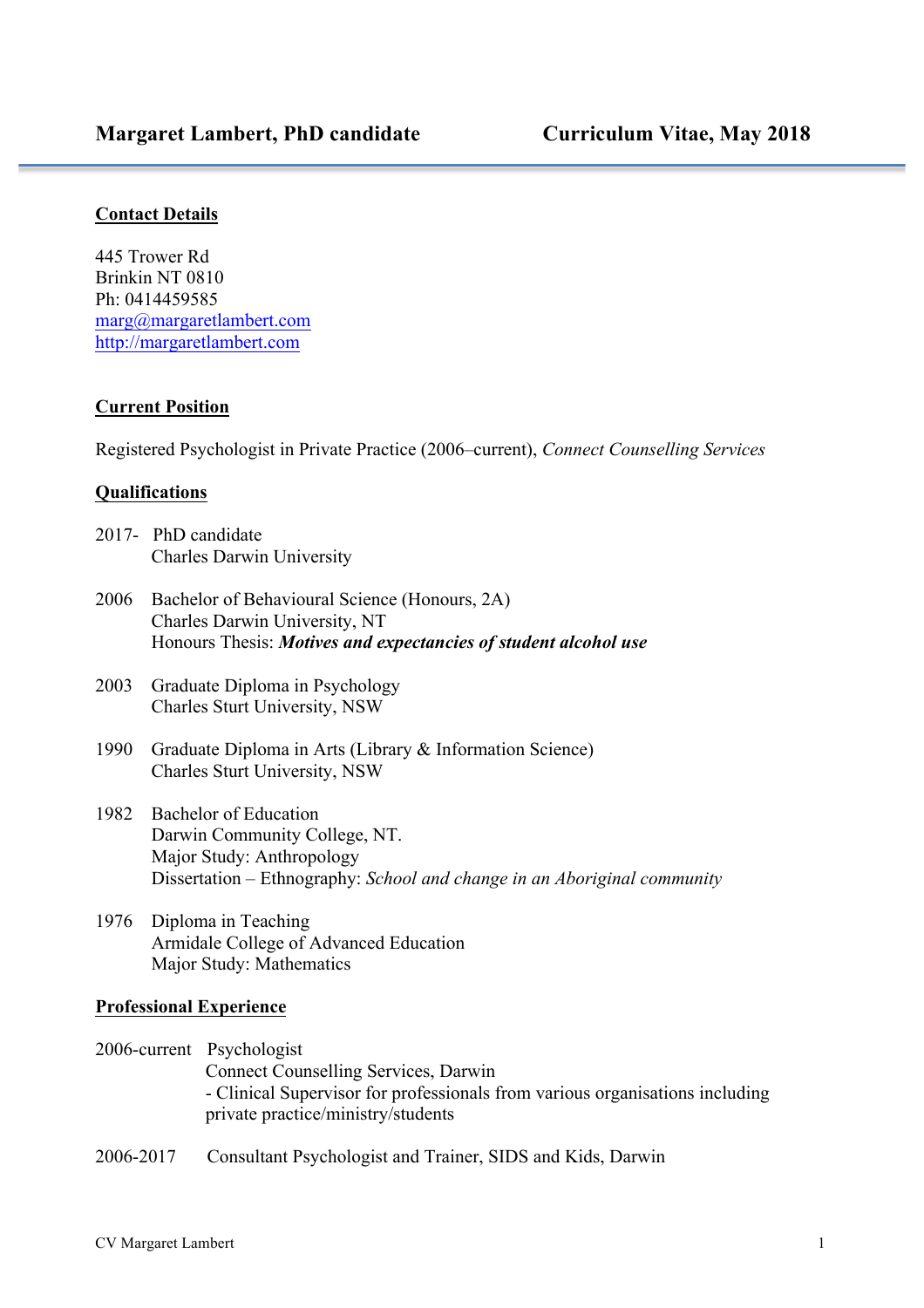| 2010-2013                                                               | Consultant Psychologist, Holy Spirit School, Darwin                                                                               |  |  |  |  |  |
|-------------------------------------------------------------------------|-----------------------------------------------------------------------------------------------------------------------------------|--|--|--|--|--|
| 2006                                                                    | Psychologist, (.6 position plus on-call role)<br>Sexual Assault Referral Centre, Darwin                                           |  |  |  |  |  |
| 2004-2005                                                               | Counsellor<br><b>Connect Counselling Services, Darwin</b>                                                                         |  |  |  |  |  |
| 2002-2005                                                               | Counsellor/Educator (part-time position plus on-call role)<br>SIDS and Kids, Darwin                                               |  |  |  |  |  |
| 1997-2002                                                               | Faculty Head: Information Centre<br>Kormilda College, Darwin                                                                      |  |  |  |  |  |
| 1996                                                                    | Specialist Teacher ESL (English as Second Language)<br>Kormilda College, Darwin                                                   |  |  |  |  |  |
| 1995                                                                    | Lecturer, Library Studies<br>Northern Territory University, Darwin                                                                |  |  |  |  |  |
| 1989-1994                                                               | College Librarian<br>Batchelor College, Batchelor, NT                                                                             |  |  |  |  |  |
| 1993                                                                    | Acting Senior Lecturer, Educational Media Unit<br>(whilst College Librarian)<br>Batchelor College, Batchelor, NT                  |  |  |  |  |  |
| 1988                                                                    | Lecturer, Teacher Education<br>Batchelor College, Batchelor, NT                                                                   |  |  |  |  |  |
| 1987                                                                    | Lecturer<br>School of Australian Linguistics, Batchelor, NT                                                                       |  |  |  |  |  |
| 1977-1986                                                               | Teacher / Teacher-Librarian<br>NT schools: Djembere (Jilkminggan), Adelaide River, Bamyili (Barunga) and<br>Oenpelli (Gunbalanya) |  |  |  |  |  |
| <b>Course/Seminar/Conference Presentations - Psychology (2004–2017)</b> |                                                                                                                                   |  |  |  |  |  |
| 2018                                                                    | Darwin Diocese. Finding Meaning in Suffering. Talk to youth.                                                                      |  |  |  |  |  |
| $2017 -$                                                                | <b>PhD</b> Presentations                                                                                                          |  |  |  |  |  |
| 2017                                                                    | Connect Counselling Services. Stress Management and Energy Psychology (EFT).<br>2 day workshops, Darwin                           |  |  |  |  |  |
| 2017                                                                    | Sids & Kids NT. Grief and Loss. Community seminars, Darwin                                                                        |  |  |  |  |  |
|                                                                         | 2006-current Sids & Kids NT. Bereavement Training. 2 day course, Darwin & Alice Springs                                           |  |  |  |  |  |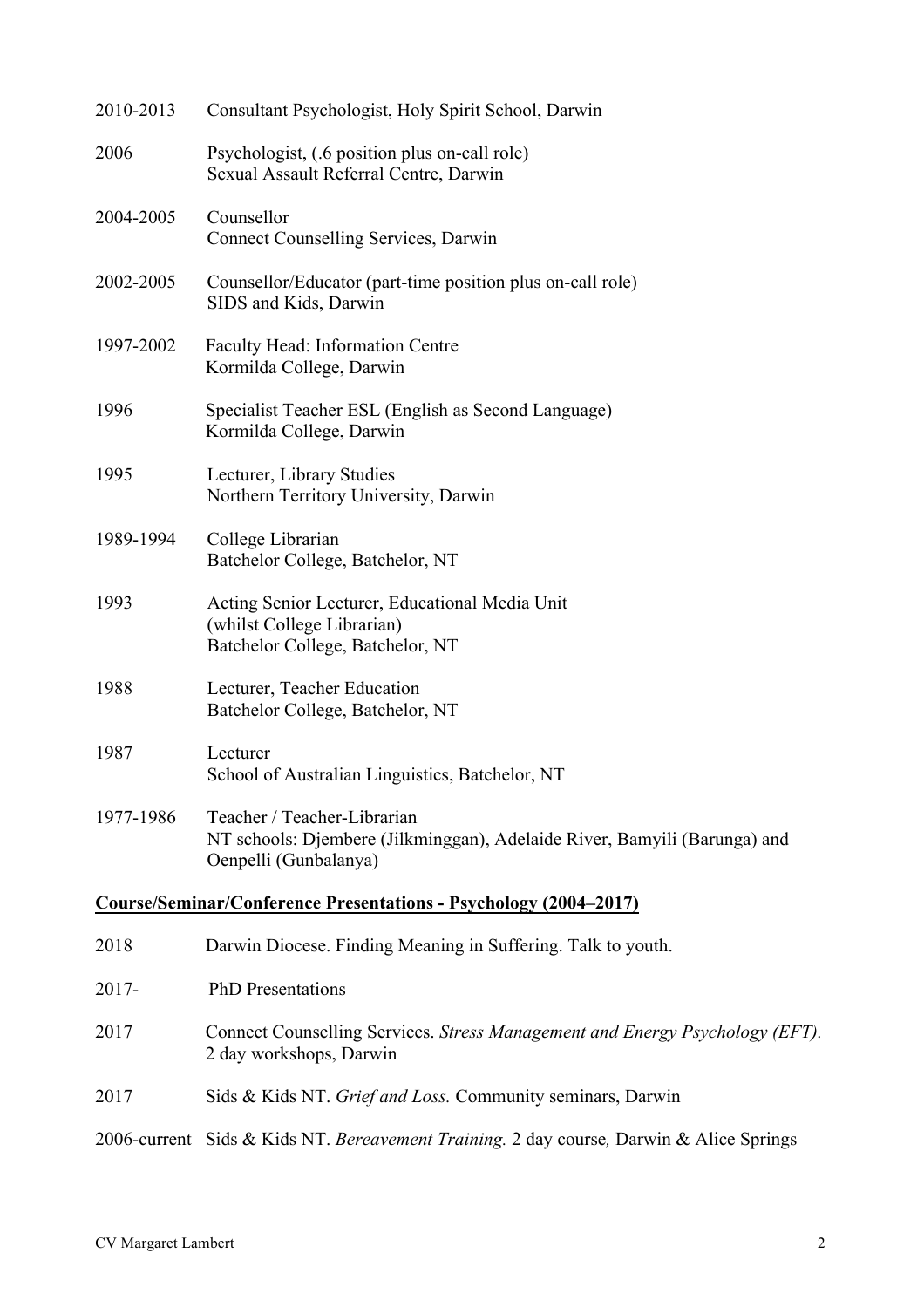|           | 2004-current Connect Counselling Services. <i>Emotional Freedom Techniques (EFT)</i> , 2 day<br>workshops, Darwin, Alice Springs, Geelong, Vic.      |  |  |  |  |
|-----------|------------------------------------------------------------------------------------------------------------------------------------------------------|--|--|--|--|
| 2016      | Liquid Learning. Women in Leadership Summit 2016. Expert Speaker: Developing<br>resilience for effective leadership, Darwin                          |  |  |  |  |
| 2016      | MindBodySpirit Festival. Speaker: The Healing Edge: Looking beyond the<br>symptoms, Brisbane                                                         |  |  |  |  |
| 2016      | Health Network of the Northern Territory (NT PHN). Stress Management<br><i>Techniques.</i> 2 day workshop, Darwin                                    |  |  |  |  |
| 2016      | NAIDOC Week Seminar, Guest Speaker: Empowering Indigenous Youth,<br>Developing Resilience in Youth, Darwin                                           |  |  |  |  |
| 2015      | Sids & Kids NT. Grief and Loss, Community seminar, Darwin                                                                                            |  |  |  |  |
| 2015      | MindBodySpirit Festival. Speaker: The Healing Edge: Looking beyond the<br>symptoms, Brisbane                                                         |  |  |  |  |
| 2015      | Liquid Learning. Women in Leadership Summit 2015. Master of Ceremonies and<br>Expert Speaker: Developing resilience for effective leadership, Darwin |  |  |  |  |
| 2015      | Connect Counselling Services, <i>Back2Basics for Health</i> . Community seminar,<br>Darwin                                                           |  |  |  |  |
| 2015      | Women in the Northern Territory Network (WNNT). Guest Speaker: Back2Basics<br>for Health, Darwin, NT                                                 |  |  |  |  |
| 2014      | MindBodySpirit Festivals. Speaker: Living with Struggle; The importance of your<br>story for healing, Sydney and Brisbane                            |  |  |  |  |
| 2014      | Royal Darwin Hospital, Palliative Care Unit. Bereavement Training Course,<br>Darwin                                                                  |  |  |  |  |
| 2014      | Autism NT. Guest Speaker: <i>Emotional Freedom Techniques (EFT)</i> , Darwin                                                                         |  |  |  |  |
| 2013      | NT Department of Health. Grief and Loss Workshop, Palmerston                                                                                         |  |  |  |  |
| 2011      | St Vincent de Paul Society (NT) Inc. <i>Leadership</i> . 1 day workshop, The Heart of<br>Leadership: Leading through change, Darwin                  |  |  |  |  |
| 2010      | Holy Spirit School. <i>Bullying</i> , 6 week program for bullies. Darwin                                                                             |  |  |  |  |
| 2007-2009 | Salvation Army. Parenting, 10 week courses (continuous), Darwin                                                                                      |  |  |  |  |
| 2008      | Isolated Children's Parents' Association (ICPA). Annual Conference. Key<br>Speaker: Developing Resilience in Children, Alice Springs                 |  |  |  |  |
| 2006-2007 | Kormilda College. Stress Management. Workshops for teaching staff and house<br>parents, Darwin                                                       |  |  |  |  |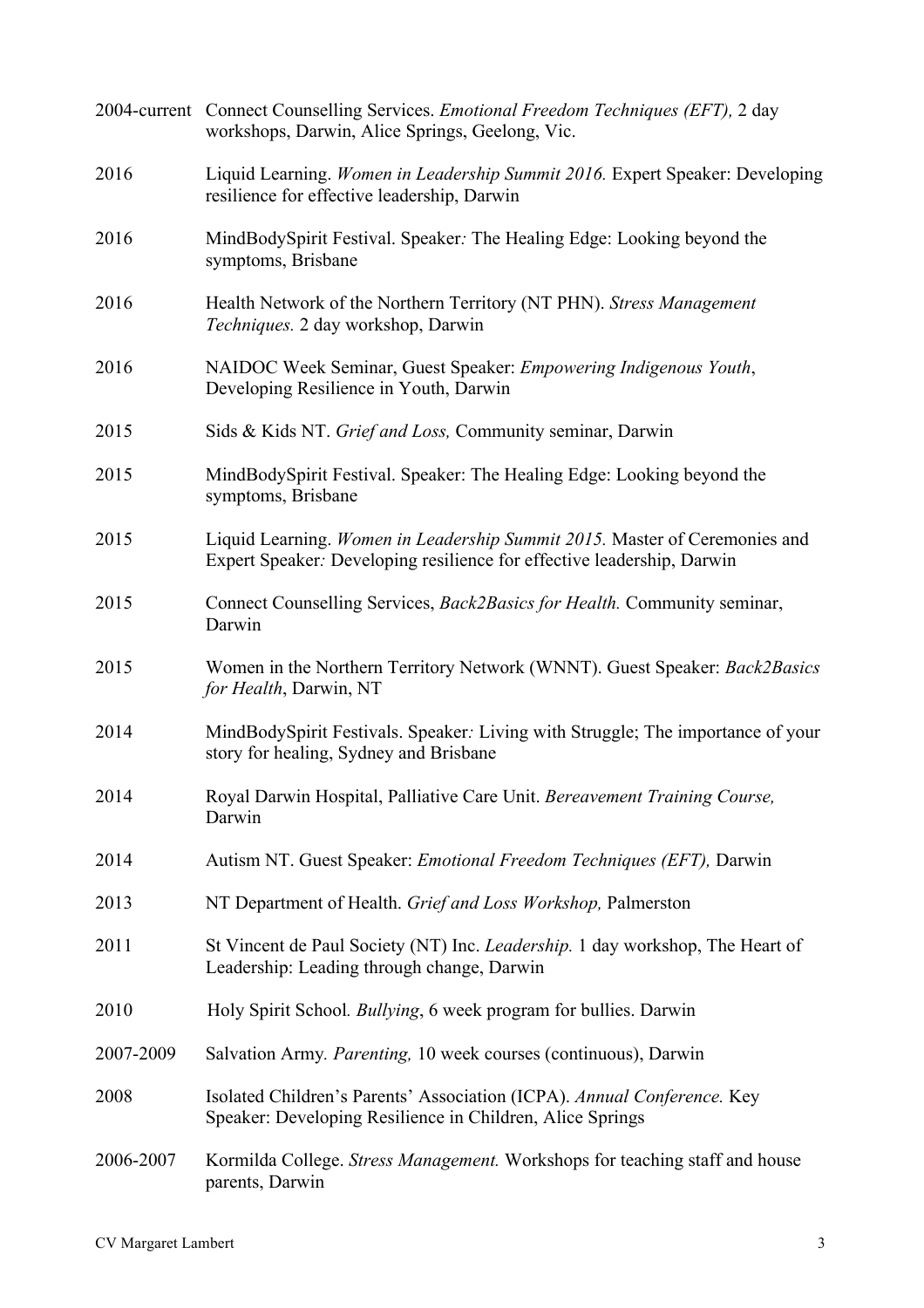| 2003-2006     | Crisis Line NT. Grief and Loss. Training workshops for Volunteer Telephone<br>Counsellors, Darwin                                                                                                                                                  |
|---------------|----------------------------------------------------------------------------------------------------------------------------------------------------------------------------------------------------------------------------------------------------|
| $2002 - 2006$ | Charles Darwin University; St John Ambulance; NT Police Fire & Emergency<br>Services; Royal Darwin Hospital; Darwin Private Hospital. Grief and Loss.<br>Training sessions for students $\&$ graduates, paramedics, recruits and nurses,<br>Darwin |
| 2002-2005     | Sids and Kids NT. Parent Supporting. Weekend training courses for volunteer<br>parent supporters for families suffering the death of a child, Darwin                                                                                               |
| 2005          | Australian Midwives Association. Annual Conference. Speaker: Sudden Infant<br>Death in Indigenous Communities, Perth                                                                                                                               |
| 2004          | SIDS International. Annual Conference. Speaker: Sudden Infant Death in<br>Indigenous Communities, Edmonton, Canada                                                                                                                                 |

## **Publications and related talks/interviews (2013-2017)**

|           | 2004-current Author: numerous blogs on holistic health, healing and social issues. Posted at<br>http://margaretlambert.com/blog                     |  |  |  |
|-----------|-----------------------------------------------------------------------------------------------------------------------------------------------------|--|--|--|
| 2015-2017 | Author: Fortnightly column on health and wellbeing in South West Voice<br>(Liverpool/Macarthur region) online newspaper, Sydney,                    |  |  |  |
| 2016      | Author: Longing to Live Mindfully: Little words that make a difference. Book<br>publication, ISBN 9780987232205                                     |  |  |  |
| 2013-2016 | Author talks in Darwin, Brisbane, Ballina, NSW, Murwillumbah, NSW, Byron<br>Bay, NSW, Lennox Head, NSW                                              |  |  |  |
| 2015      | Contributing author: Walking Your Life, Edited by Kizzi Nkwocha. Chapter title:<br>Beyond the Depths                                                |  |  |  |
| 2014      | Book award speaker, London Book Festival. British Library, London                                                                                   |  |  |  |
| 2013-2014 | Radio interviews on chronic fatigue syndrome and fibromyalgia<br>ABC and Territory FM                                                               |  |  |  |
| 2013      | Author: Longing to Live: Journey with Chronic Fatigue Syndrome and<br>Fibromyalgia. ISBN 9781742843001. Honourable Mention, London Book<br>Festival |  |  |  |

# **Positions and Professional Memberships (2006 – 2017)**

|  |  |  | 2006-current AHPRA, Registered Psychologist. #959957 |  |
|--|--|--|------------------------------------------------------|--|
|--|--|--|------------------------------------------------------|--|

- 2012-current Arafura Mental Health Professionals Network. Founding member
- 2007-current Australian Counselling Association (ACA). Professional Member, Level 4 #4455